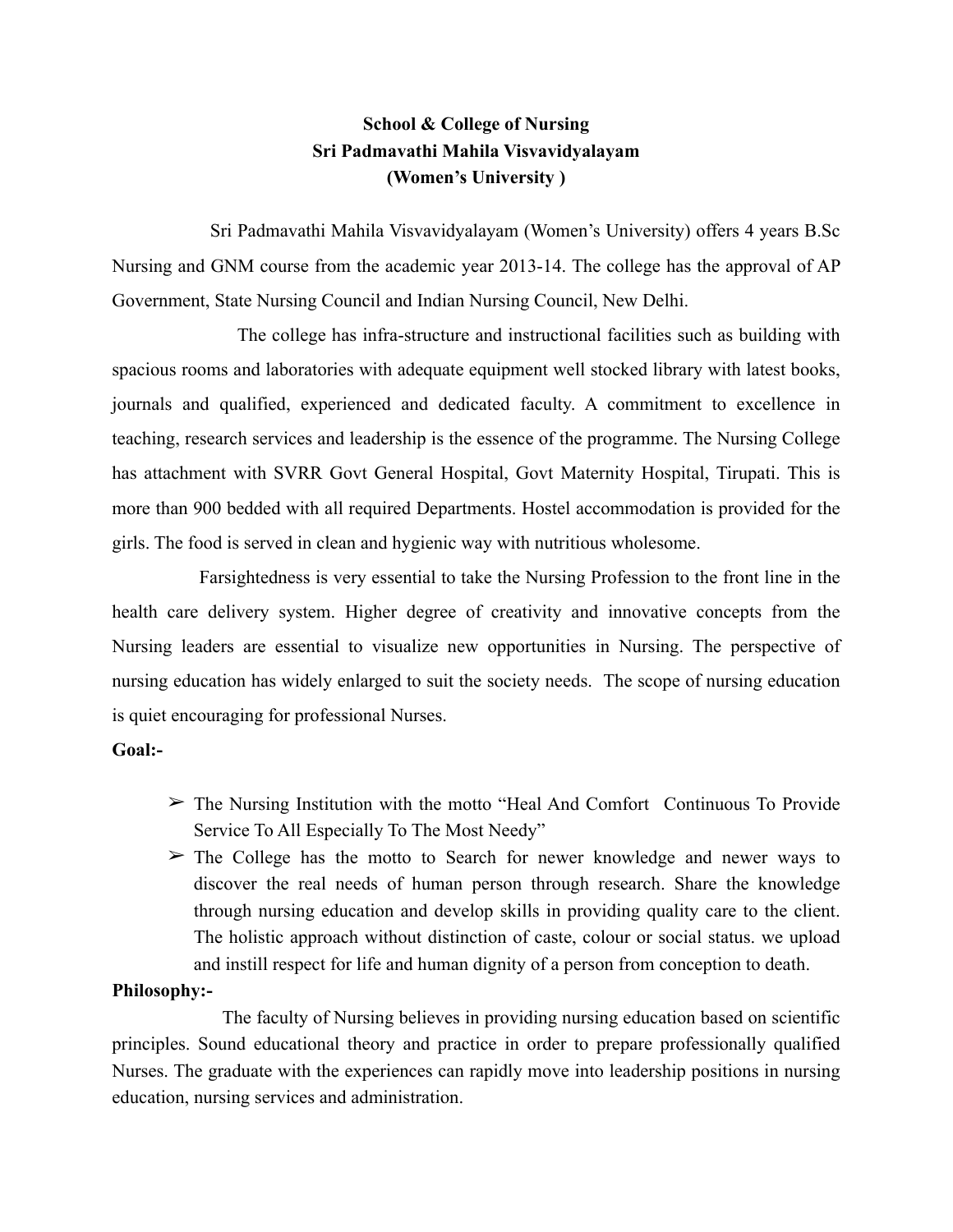Promote all round development of the student with special emphasis on human moral, psychological, cultural, intellectual and spiritual aspect which is required to prepare a professional Nurse.

# **Objectives:-**

- $\triangleright$  Apply knowledge from physical, biological and behavioral science, medicine including alternative systems and providing nursing care to individuals, families and communities at large.
- $\triangleright$  Demonstrate understanding of life style and other factors, which affect health of individuals and group.
- $\triangleright$  Provide nursing care based on steps of nursing process in collaboration with the individuals and groups.
- $\geq$  Develop critical thinking skills in making decisions in all situations in order to provide quality care.
- $\triangleright$  Utilize the latest trends and technology in providing health care.
- $\triangleright$  Provide promotive, preventive and restorative health services in line with the national health policies and programmes.
- $\triangleright$  Practice with in the frame work of code of ethics, professional conduct and legal boundaries.
- $\geq$  Communicate effectively with individuals and groups and members of health team in order to promote effective interpersonal relationships and team work.
- $\triangleright$  Demonstrate skills in teaching to individuals and group in clinical/community health settings.
- $\triangleright$  Participate effectively as a member of the health team in health care delivery system
- $\triangleright$  Demonstrate leadership and managerial skills in clinical/community health settings.
- $\geq$  Conduct research studies in various settings and utilize the research findings to improve the quality of care.
- $\triangleright$  Demonstrate awareness, interest and contribute towards advancement of self and the profession.

### **Medium of Instructions:-**

The medium of instruction and examination shall be in English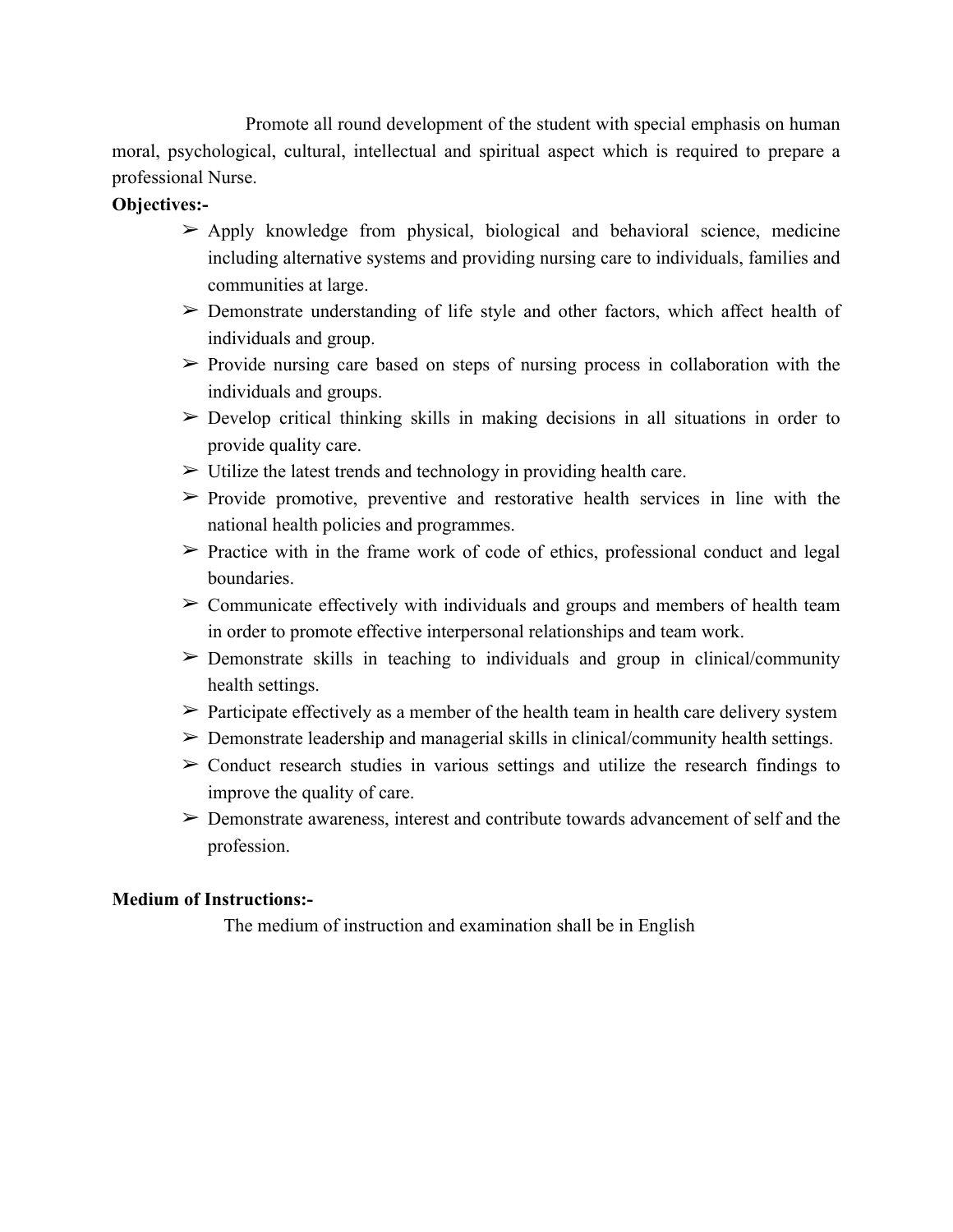### **B.Sc NURSING**

#### **Course of study:**

B.Sc Nursing 4 year degree course

### **Allocation of seats:**

B.Sc Nursing40 seats

### **Course Content:**

 English , Anatomy, Physiology, Nutrition, Bio Chemistry, Nursing Foundation, Psychology, Microbiology, Introduction To Computers, Sociology, Pharmacology, Pathology, Genetics, Medical And Surgical Nursing- I, Community Health Nursing-I Communication And Education Technology, Medical Surgical Nursing-II, Child Health Nursing, Mental Health Nursing, Midwifery And Obstetrical Nursing-I, Midwifery And Obstetrical Nursing-II, Community Health Nursing- II, Nursing Research And Statistics, Management Of Nursing Services And Education.

# **ELIGIBLE CRITERIA FOR B.SC,(NURSING)**

- ❖ Minimum age for admission shall be 17 years as on before 31st December of the year of admission
- $\bullet$  Minimum education requirement shall be passing of 10+2 years course with biological sciences or an equivalent of  $10+2$  years course recognized boards with science (Bi.P.C) and English with minimum 45% aggregate marks.
- ❖ 10+2 vocational with bridge course under CBSE Board or other equivalent board from the school and recognized by Indian Nursing Council.
- ❖ Students shall be admitted once in a year
- ❖ Candidate should me medically fit.

### **Working days in the academic year:**

 Academic year shall consist of not less than 260 Working days including University Examinations.

# **6.ATTENDANCE REQUIRED FOR ADMISSION TO EXAMINATION:**

a. A candidate shall be permitted to appear in any of the subjects of the B.Sc, Nursing Degree Examination, if she has attended the course in the subject for the prescribed period and produce the certificate of Study, attendance and satisfactory conduct from the Principal.

b. A candidate shall put in a minimum of 80% of attendance in both theory and practical's separately in each subject before admission to the examination. Attendance shall be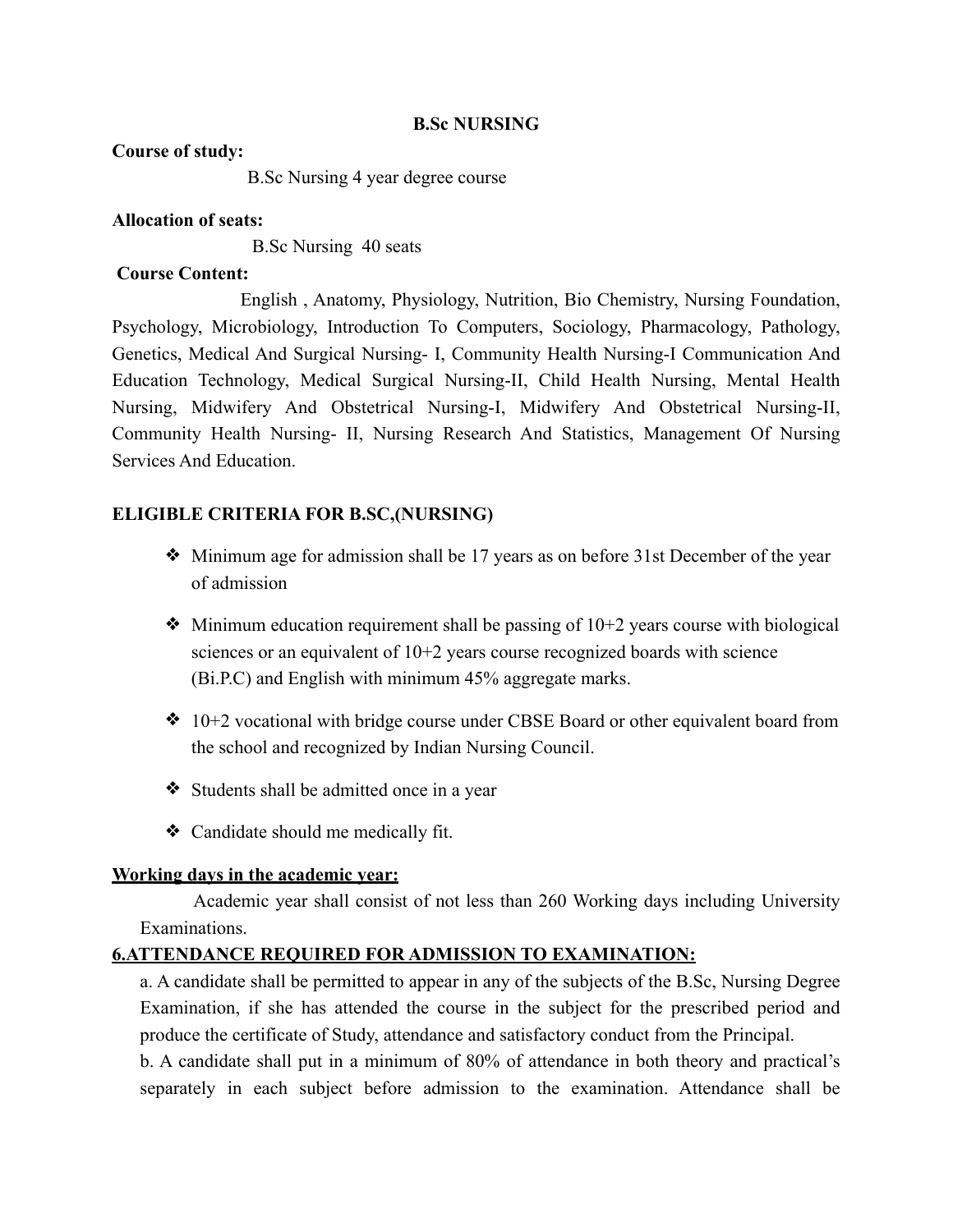calculated from the total number of hours prescribed by INC and not on the number of classes conducted in the institution.

c. The Principal of the college should ensure that the candidate put in 100% attendance in practical's.

d. Referred/failed candidates have to put in minimum percentage of attendance for eligibility to appear for re-examinations.

### **5.Working days in the academic year:**

 Academic year shall consist of not less than 260 Working days including University Examinations.

### **COURSE OF STUDY:**

 The course of study and the scheme of examination for 4 YDC B.Sc., Nursing Degree shall be as follow

### **Duration:**

| Course duration                              | $\therefore$ 4 Years                             |
|----------------------------------------------|--------------------------------------------------|
| Weeks available per year                     | $:52$ weeks                                      |
| Vacation                                     | $:08$ weeks                                      |
| Gazetted holidays: 03 weeks                  |                                                  |
| Examination (including preparatory):04 weeks |                                                  |
| Available weeks                              | :37 weeks                                        |
| Hours per week                               | 40                                               |
| Practical                                    | 30 hours per week<br>$\mathcal{L}_{\mathcal{A}}$ |
| Theory                                       | 10 hours per week                                |
| Internship practical                         | 48 hours per week                                |
| Hours available per academic year            | 1480 (37 weeks x 40 hours)                       |

### **6.ATTENDANCE REQUIRED FOR ADMISSION TO EXAMINATION:**

a. A candidate shall be permitted to appear in any of the subjects of the B.Sc, Nursing Degree Examination, if she has attended the course in the subject for the prescribed period and produce the certificate of Study, attendance and satisfactory conduct from the Principal.

b. A candidate shall put in a minimum of 80% of attendance in both theory and practical's separately in each subject before admission to the examination. Attendance shall be calculated from the total number of hours prescribed by INC and not on the number of classes conducted in the institution.

c. The Principal of the college should ensure that the candidate put in 100% attendance in practical's.

d. Referred/failed candidates have to put in minimum percentage of attendance for eligibility to appear for re-examinations.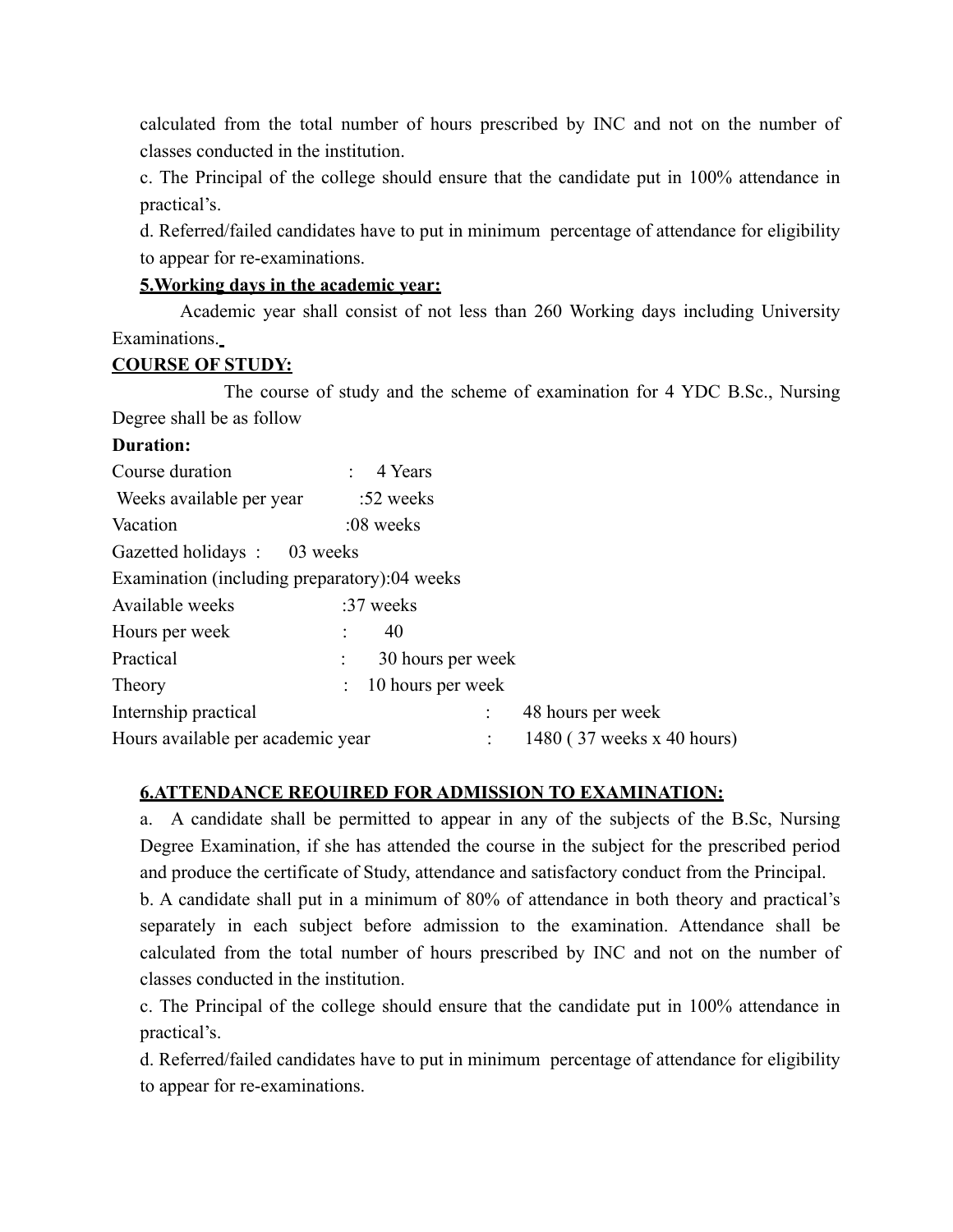### **7. ELIGIBILITY FOR PROMOTION:**

1. The maximum period to complete the course successfully should not exceed 8 years.

2. If candidate fails either in theory or in practical examination, she/he has to reappear for both examinations (theory + practical).

3. The number of attempts for examination has for examination has been waived off. However to appear for final year examination, the candidate shall have cleared all the previous examination.

**8. ATTEMPT:**When a candidate is eligible to appear for the examination, but applied/ registered/ absent for the examination, it is considered as an attempt.

# **9. MATERNITY LEAVE:**

 Women candidates are eligible for maternity leave up to 90 days. However they have to satisfy the criteria for eligibility to appear for the examination like other candidates.

# **10. INTERNAL ASSESSMENT:**

- a. A student must obtain a min of 50% of the maximum marks fixed for internal assessment in that particular subject.
- b. A minimum of three written Examinations shall be conducted in each subject and the average marks of the three examinations shall be taken as the final internal assessment marks. In addition, one practical internal assessment exam should be conducted in the subjects of Nursing Foundation, Medical – Surgical Nursing, Child Health Nursing, Mental Health Nursing, Midwifery and Obstetrical Nursing, and Community Health Nursing. 50 % of internal assessment marks should be for theory and 50 % for practical exam.
- c. Fresh internal assessment exam is mandatory to the referred and detained students. Previous internal assessment marks will not be considered for subsequent appearance(s).
- d. The internal assessment marks should be submitted to the principal by the respective Head of the Department/ teacher concerned at least fourweeks before the commencement of the Theory Examinations. The Principal has to forward a copy of the same to the registrar or an officer authorized by him to receive the same, at least three weeks before the commencement of the Theory Examinations.
- e. The same shall be displayed in the college notice board, before sending to ;university for any abjections.
- f. No institution shall submit average internal marks of the ;total students more than 75% i.e. if 40 students are admitted in a course the average score of the 40 students shall not exceed 75% of total internal marks.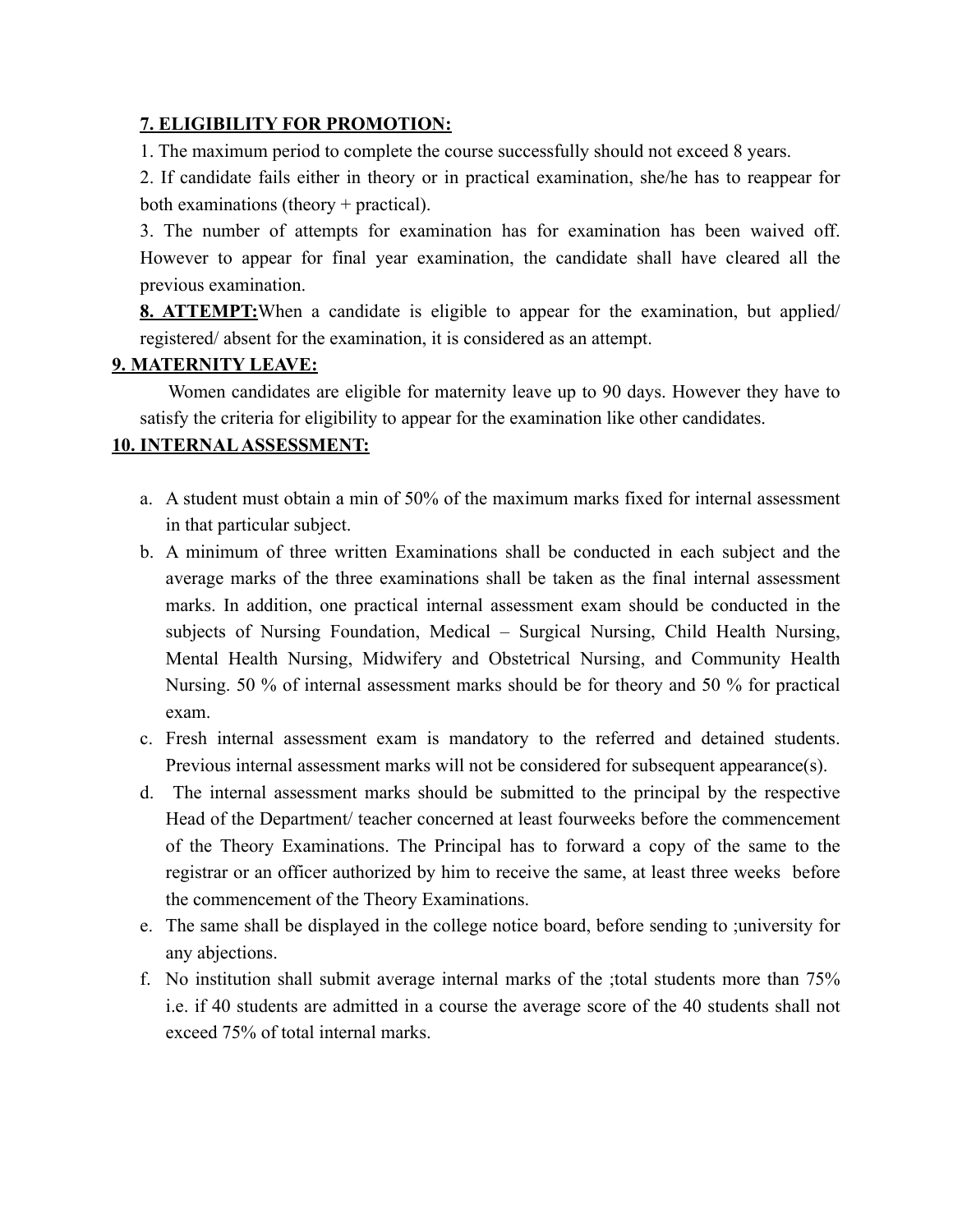**11.READMISSION**: Every student shall attend all the theory/practical /clinical classes on all working says. [Ch. VI,(Students, Ordinances and Regulations )Section 33 of Dr.NTR UHS act 1986]

i. Break of study means any absence more than 3 months during the course of study.

ii. 3 months for this purpose is a period of 90 days (ninety days) to be recorded form the date of absence irrespective of the number of days in ne calendar month.

iii. For all practical purpose only two types of break of study is allowed.

- a. Less than 3 months of break (as per definition )'
- b. More than 3 months of break but less than the twice the number of years of study of a particular course.For B.Sc (Nursing)/ Physiotherapy is 8 years.

iv. If the candidate is on Break of study for two spells in an academic year of a particular course the candidate is deemed to have been discharged from the course of study. **One cannot apply for condonation of the break.**

v. **Only two spells of break of study for**the entire duration of thecourse is permitted. During second spell of break of study even if the break course is permitted. During second spell of break of study even if the break of study is less than 90 days, permission must be obtained from the University and that spell of Break shall also be counted as second spell of break.

vi. For less than three months of break, the Principal / Dean of the college can permit to rejoin in to the course under intimation to the University.

vii. If the break of study is more than three months the candidate has to apply to the university through the Principal /Dean of the college. The University can give permission to the candidate to complete the course within twice the years of the study of the particular course.

### **Student Support and Progression:**

#### **Student mentoring and support:**

 The institution has an independent system for students support and mentoring by the faculty. How total faculty has been divided in to six groups 14 students in each group providing them proper guidance, counseling make king good attendance, proper guidance, is to understand subjects. Evaluating their knowledge and performance through conducting weekly and monthly tests and finally we are insisting the students to be unity and discipline.

 The institution has been providing to all the students those who are eligible for scholarships the free ships, insurance etc. Are getting scholarships at present SC-12,ST-2, BC-15 and EBC-9 toral-38 once who submit require relevant data are papers at the time of adminission. .

As for as concern personal enhancement and educational programme, competitive exams, career counseling, soft skills development etc. Available the students at present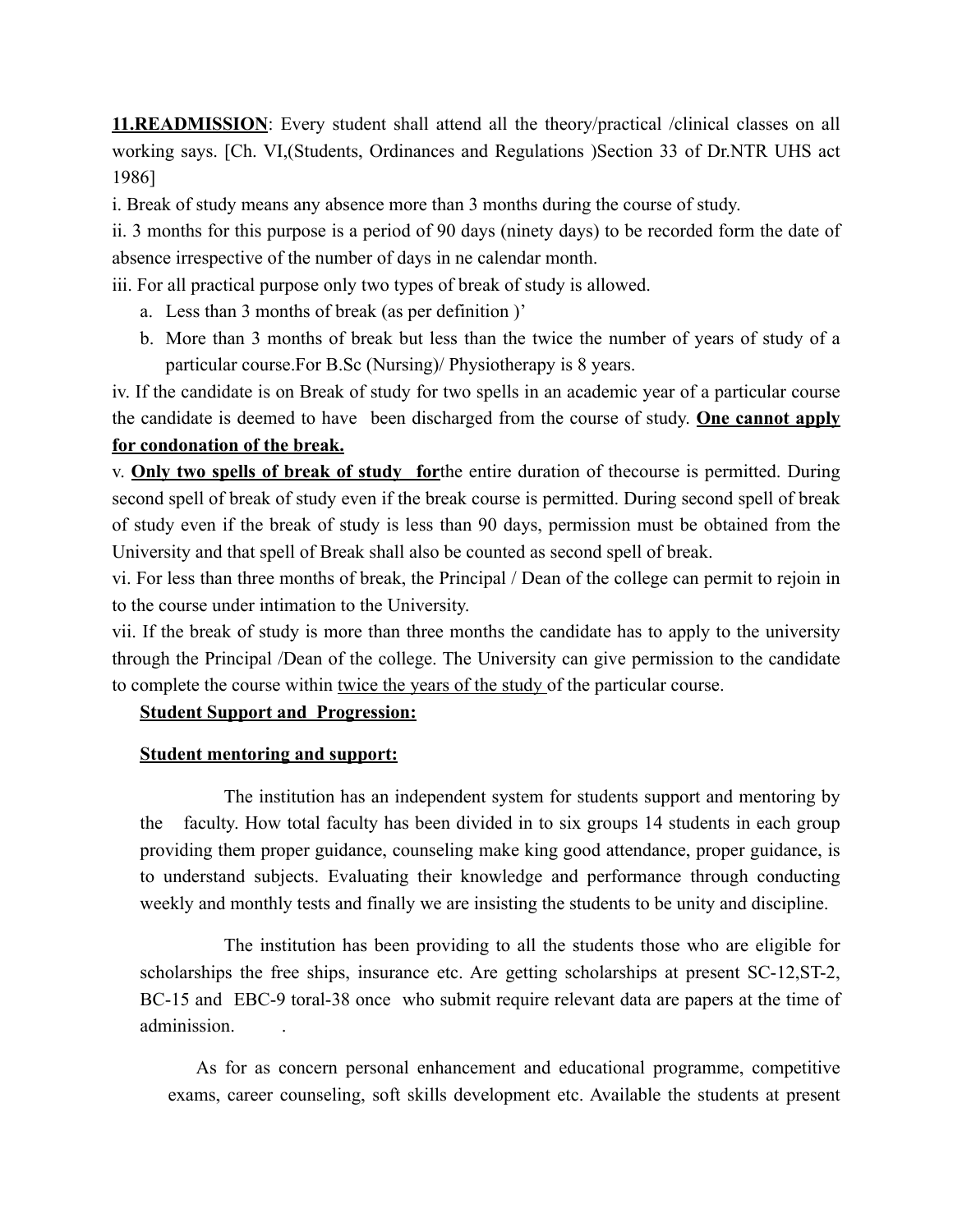we have only starts0 2013. Yet to have a two more batches to complete the course the above said all the communication skills taken place i.e. NCLES, CGFNS,TOFEL and so on.

For public awareness like all education information i.e. course offered notification, equalent qualification, and fees structures . Institute has been providing all information through web site followed by each and every daily news paper English as well as Telugu.

This is a universal and International course ment for each and individual both male and female completed with science back ground.

Students are participating in co-curricular activities like work shop, field work health education programmes, National, International day celebrations like TB, Lepracy, Polio, World Health Progremmes, Breast feeding Week and so on.

The extracurricular activities like participating in campus, National sports and games. The institute also encouraging in extracurricular activities like fund festival, Hostel festival ,College day celebrations and lamp lighting ceremony .

After completion of total four years course so for the batch will be entitled with a number of 40 students we can conduct campus interview by informing to all major comported hospital as trained by college.

 obvisoly, this is true to enhance our student's abilities as well as our organization progress to ensure campus interview mandatory.

 As off now four years has not completed so far. After two years alumni association. Contribution is required a lot far knowing their job opportunities (whether it is India / Abroad) and higher education.

 The institute will be honored if it is on priorities. If it is reliable advice and accessible suggestions.

absolutely all the faculties are obeying the guidelines of anti-ragging committee  $\&$ passing same rules & regulations to each and every students proportionately warning & counseling them.

 To prevent sexual harassment by providing sex education. Health's education on STD's. Complication of physical and psychological problems.

#### **Student progression:**